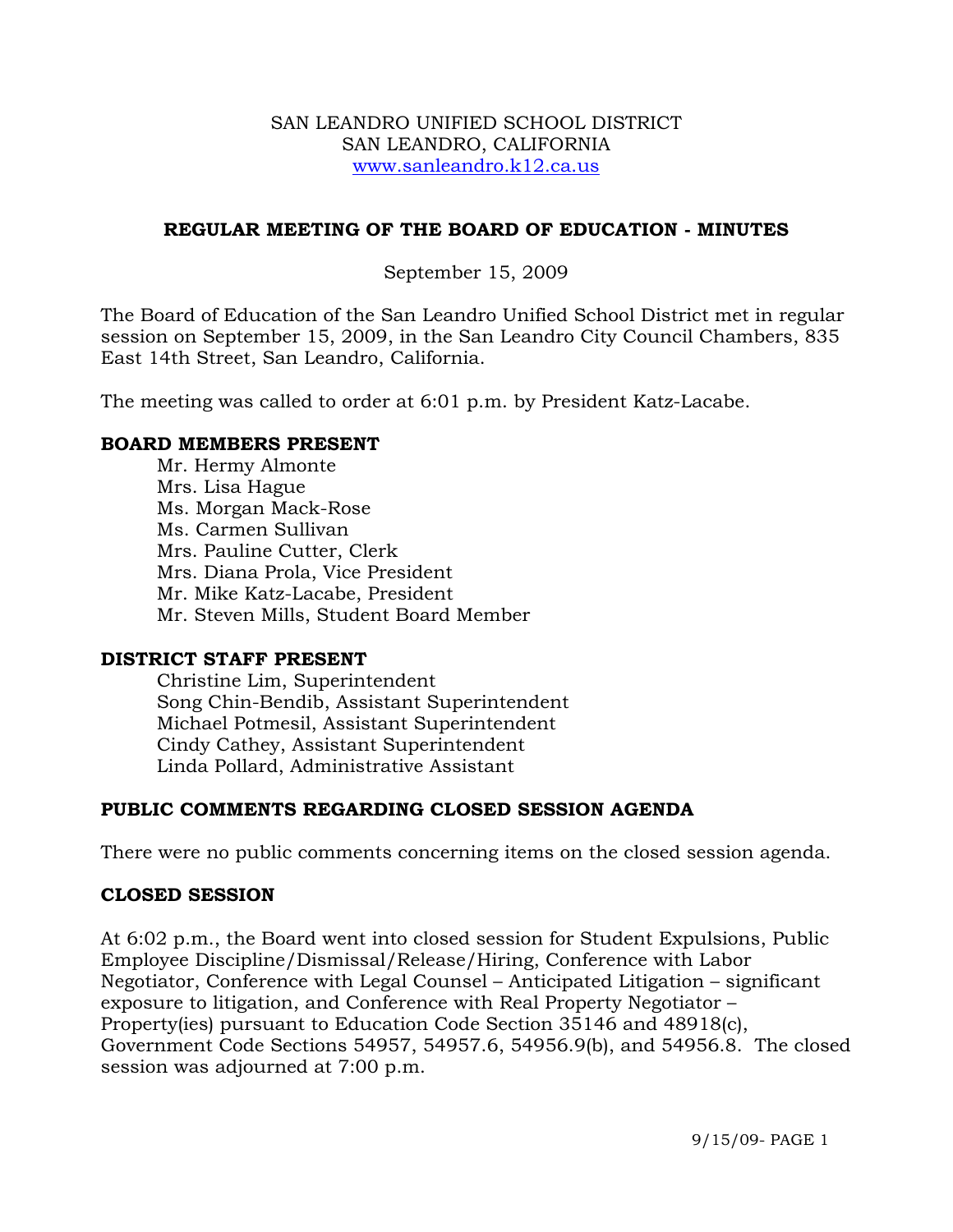The Board returned to open session at 7:05 p.m. with the Pledge of Allegiance to the Flag. President Katz-Lacabe said the Board had been in closed session where no action was taken.

## **APPROVAL OF AGENDA**

On a motion made by Trustee Sullivan and seconded by Trustee Hague, the Board approved the agenda for the regular meeting of September 15, 2009, by a 7-0 vote.

**REPORTS** Parks & Recreation Commission Report: There was no report.

## **PRESENTATIONS**

A Superintendent's Certificate of Commendation was presented to Kathleen McCarthy, a Washington Elementary School teacher, who earned a National Board Certification from the National Board for Professional Teaching Standards (NBPTS).

 The National Board for Professional Teaching Standards (NBPTS) advances the quality of teaching and learning by maintaining high and rigorous standards for what accomplished teachers should know and be able to do; and by providing a national voluntary system certifying teachers who meet these standards.

\* San Leandro Unified School District school nurses Maureen Shapiro and Sue Blevins provided information that the District is taking in response to the potential outbreak of H1N1 (swine flu). The presentation included: preventative measures being taken, and training of employees, communication with the schools and families, communication with the County Health Department, and the recommended protocols to be followed by the District in the event of a confirmed case and/or an outbreak. A sample H1N1 letter to families, list of County immunization sites, Pandemic Flu Response Flow Chart, and a sample of periodic information (taken from the Pandemic Preparedness Planning Kit binder, that will be sent to the sites/website was also shared. In addition, information describing the instructional program "WHACK the Flu!" which is being offered to our elementary schools through the Alameda County Public Health Department was also distributed. Representatives will come to the classroom to teach K-5 elementary children proper hand hygiene and healthy habits through fun and interactive 15 minutes classroom presentations.

 Clarifying questions posed by the Board focused on the number of students identified on a given day at a school before intensive surveillance reporting begins, percentage of illness before the school is closed, purchase of hand sanitizers, sending subsequent letters after the initial letter, educating the community regarding "high risk", instructional program available for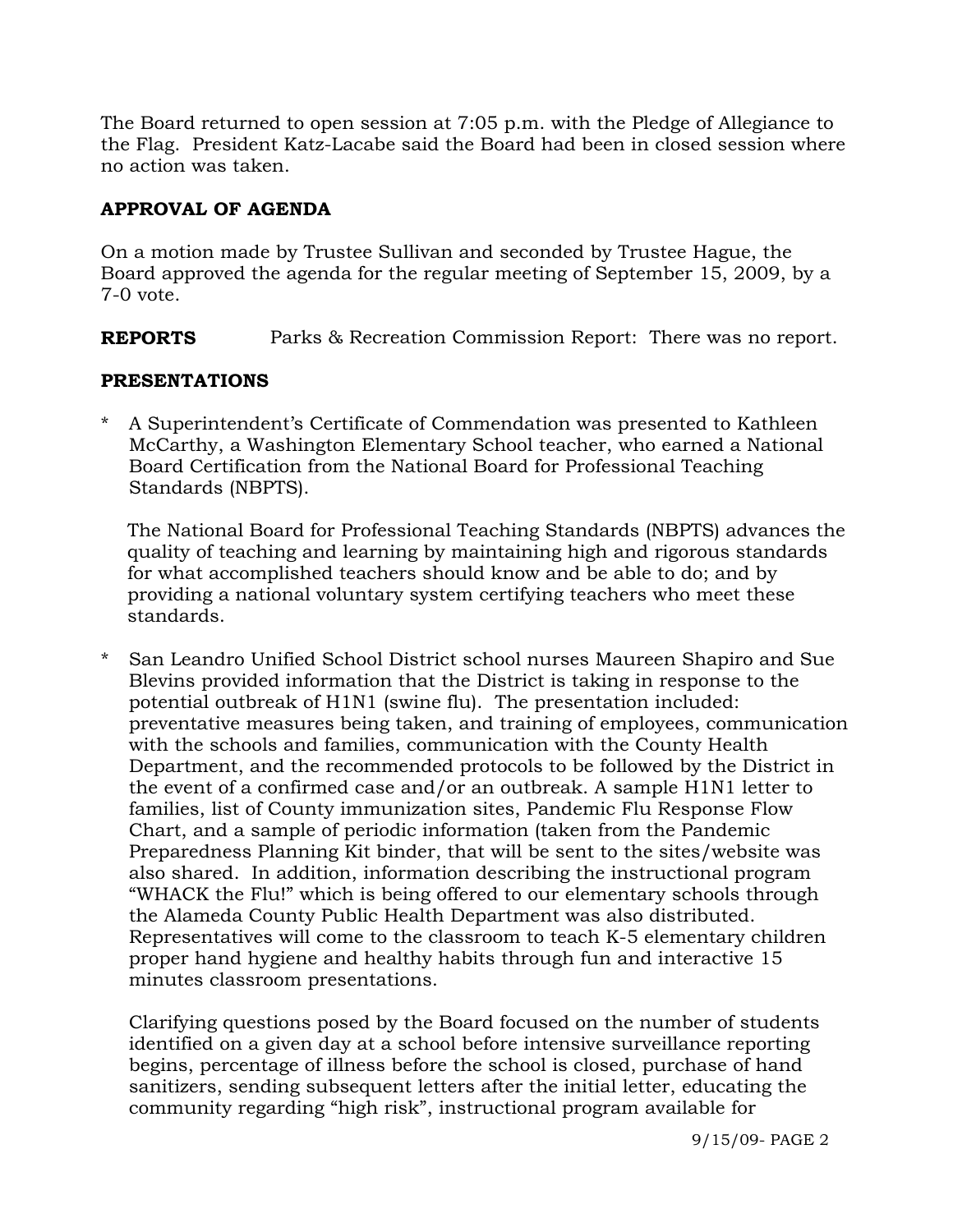secondary students, and ongoing meetings with custodial staff regarding cleaning procedures to follow, and types of thermometers and soap used at the elementary schools. It was suggested that high school science and health teachers might do a "thumb in a dish" experiment with the students.

 Trustee Katz-Lacabe commented that the City will be offering two flu-shot clinics on October 5 and 12. He will forward more information to the members.

Daniel Chaja, Assistant Director of Research and Program Evaluation, presented information and analysis related to the Accountability Progress Report (APR) recently released by the California State Department of Education. The APR contains the state's Academic Performance Index (API), the federal Adequate Yearly Progress (AYP) and Program Improvement (PI). Daniel's presentation contained District level, site specific and student subgroup results, as well as projections for the District should trends continue.

 Mr. Chaja explained that while districtwide API scores showed just a 2 point gain, the 8 elementary schools showed dramatic gains, averaging 22 points per school.

Some API highlights from specific schools included:

- Madison Elementary had the highest schoolwide increase by 38 points to 854
- Washington Elementary had the second highest schoolwide increase by 34 points to 718
- Jefferson Elementary had the highest Latino subgroup increase by 56 points to 734
- McKinley Elementary had the highest English Learner subgroup increase by 43 points to 698
- Monroe Elementary had the highest Socioeconomically Disadvantaged (SED) subgroup increase by 49 points to 759.

The Board posed clarifying questions and comments focusing on Program Improvement, instructional minutes, 6-year trend reporting comparison, and budget. They thanked staff for the very thorough and detailed presentation, and for all of their work towards striving "to make things better."

Trustee Mack-Rose, noted that, at the recent equity training, she learned, "Equity is increasing the achievement of all students while accelerating the achievement of minority students, particularly black and brown students in this District." Trustee Mack-Rose was troubled that over a 6-year trend (2003-2009), the API scores only increased by three points for African American and Latino students (which is not accelerated), adding that she was even more concerned with the response from conversations that she has had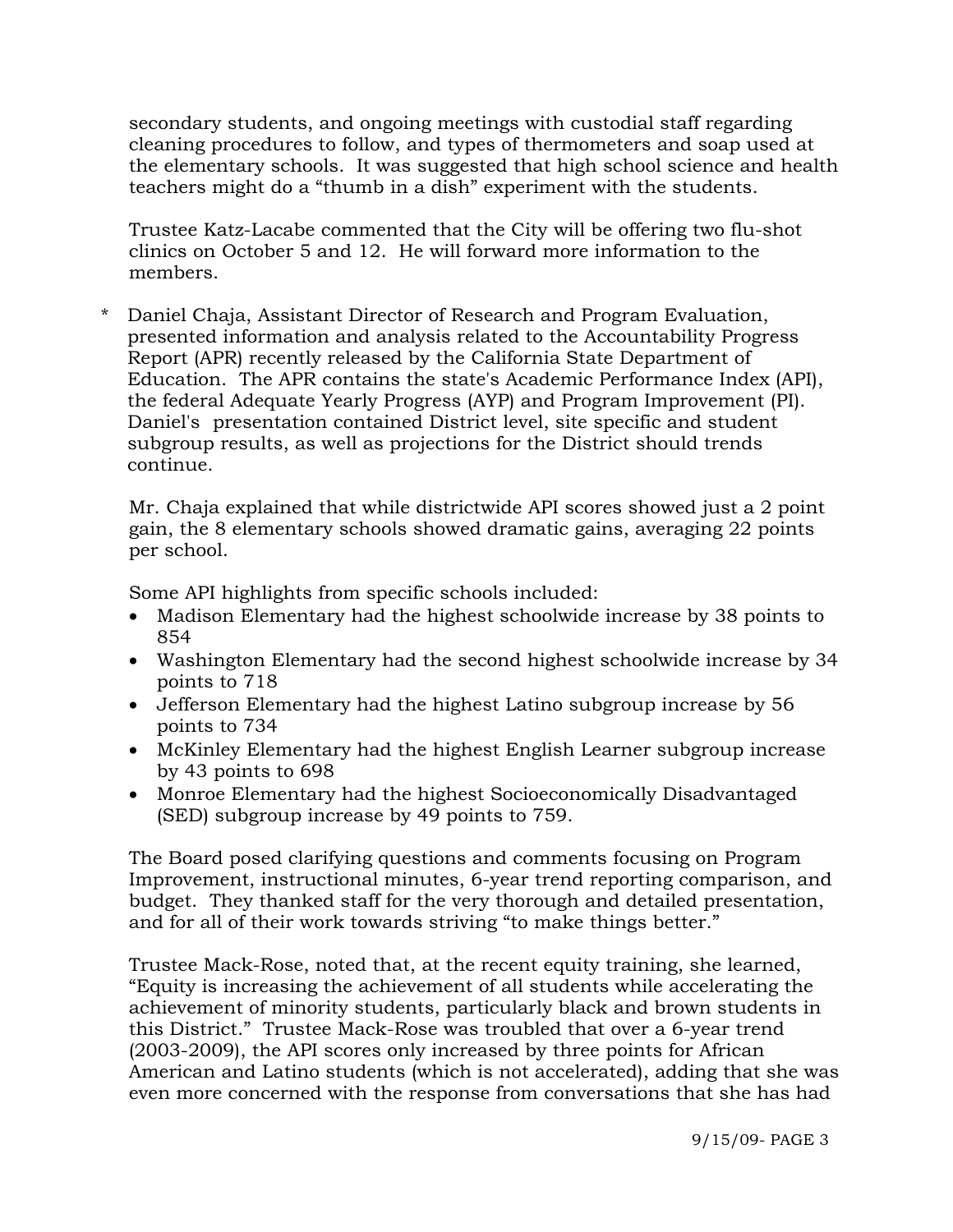with citizens of the City, "The scores are really good for San Leandro given San Leandro's raciest history", at which time she rhetorically asked, "At what point do we cease to let our history qualify our goals". "We have a long way to go on closing the achievement gap."

The Board took a break at 9:05 p.m. and reconvened to open session at 9:10 p.m.

## **PUBLIC TESTIMONY ON NON-AGENDA ITEMS**

None

# **REPORTS**

- 1) Correspondence Clerk Cutter reported receipt of the following emails between August 28 through September 14, 2009: From County Superintendent Sheila Jordan regarding support for Christine Lim; from Yvonne Nunn regarding support for Christine Lim; from Cher Mott regarding support of Christine Lim; from Dina Herrera regarding Jefferson Elementary campus; from Carol Delton regarding Finance Committee; and from Stephen Cassidy regarding Measure WW and San Leandro High School pool joint use.
- 2) Student Board Member Report Student Board member Steven Mills provided the following San Leandro High School update:
	- September 18 Hello Dance, "Rumble in the Jungle" hosted by the Associate Student Body – no "freak dancing" will be allowed
	- September 19 Pirate Football Fundraiser, "Pirate Island Luau" from 2-7 p.m. in the quad
	- Michael Jackson Tribute Week was last week where students participated in a trivia game and "Thriller" Dance on Friday, September 11
	- The Associate Student Body is still look for an affordable stage to be used during Homecoming Week, October 19-23; the rally will take place in the quad; as an alternative to running in the halls, space will available for each classes to run around and cheer before the rally begins
	- September 22 DECA Rummage Sale, 8-1 p.m. \$20 to rent a spot
	- October 25 "Save the Sports" Walkathon, Team Challenge and Fitness Fair at Burrell Field from 10-3 p.m. This is an opportunity for all students to raise money for their designated team sports or the Athletics Department at San Leandro High
- 3) Union Representative Reports
	- Chad Dutton, on behalf of Teamsters/Trades, reported that the first few weeks of school were challenging due to the reduction in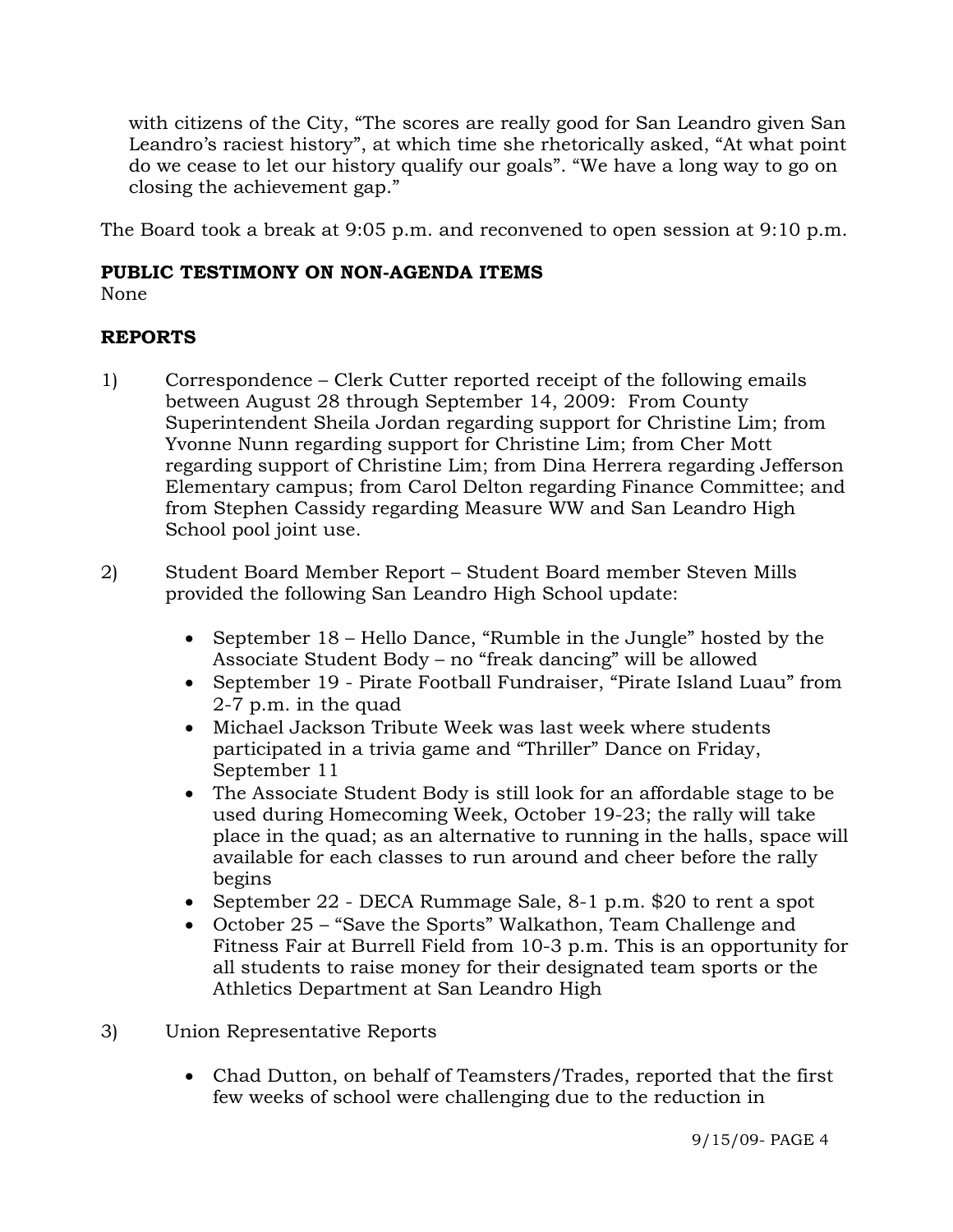maintenance manpower. He encouraged the District to keep an open mind and dialogue and work together with the bargaining units with regards to cost-savings measures, schedule changes, classifications and job duties to ensure equitable opportunities.

• Jon Sherr, San Leandro Teachers' Association (SLTA) President, shared the positive feedback he has received from staff at the high school regarding the beginning of school. He welcomed Lori Watson to the site, adding that two new policies this year, technology and campus supervisor utilization, have received support from staff.

The kindergarten teachers met with District staff and discussed a decision-making process that includes input from the kindergarten teachers regarding kindergarten program changes for next year and regular reports to the Board. On behalf of the teachers, Mr. Sherr invited the Board to come and visit the classrooms.

Mr. Sherr also addressed the achievement gap, and the latest increase in the student/teacher ratio from 24:1 to 25:1. He urged the Board to keep the cuts away from the classroom and to revisit Class Size Reduction (CSR) and return to a hard cap of 24:1.

• On behalf of the San Leandro Managers Association (SLMA), Garfield Principal Jan Nuño reported that STAR, AYP and API data was released to the public today, commending Monroe, Washington and Madison Elementary schools for their thirty point gain in API scores and nine of the twelve schools who made or exceeded their API. She also recognized the Superintendent for her support, adding that SLMA is proud to be counted amongst the many leaders in this District supported, pushed, strengthened and held accountable by Superintendent Lim who, "boosts us to believe that we can, we will, and we must soar beyond the edge while reaching to the stars of our students and families."

Principal Nuño also updated the Board on the awesome things happening at "Garfield by The Bay!" due to the success in areas such as Support, Standards, Strategies, Collaboration and Coaching (SSSCC).

4) Superintendent's Report – Superintendent Lim provided the following report:

First fourteen days of the 2009/2010 school year the Superintendent: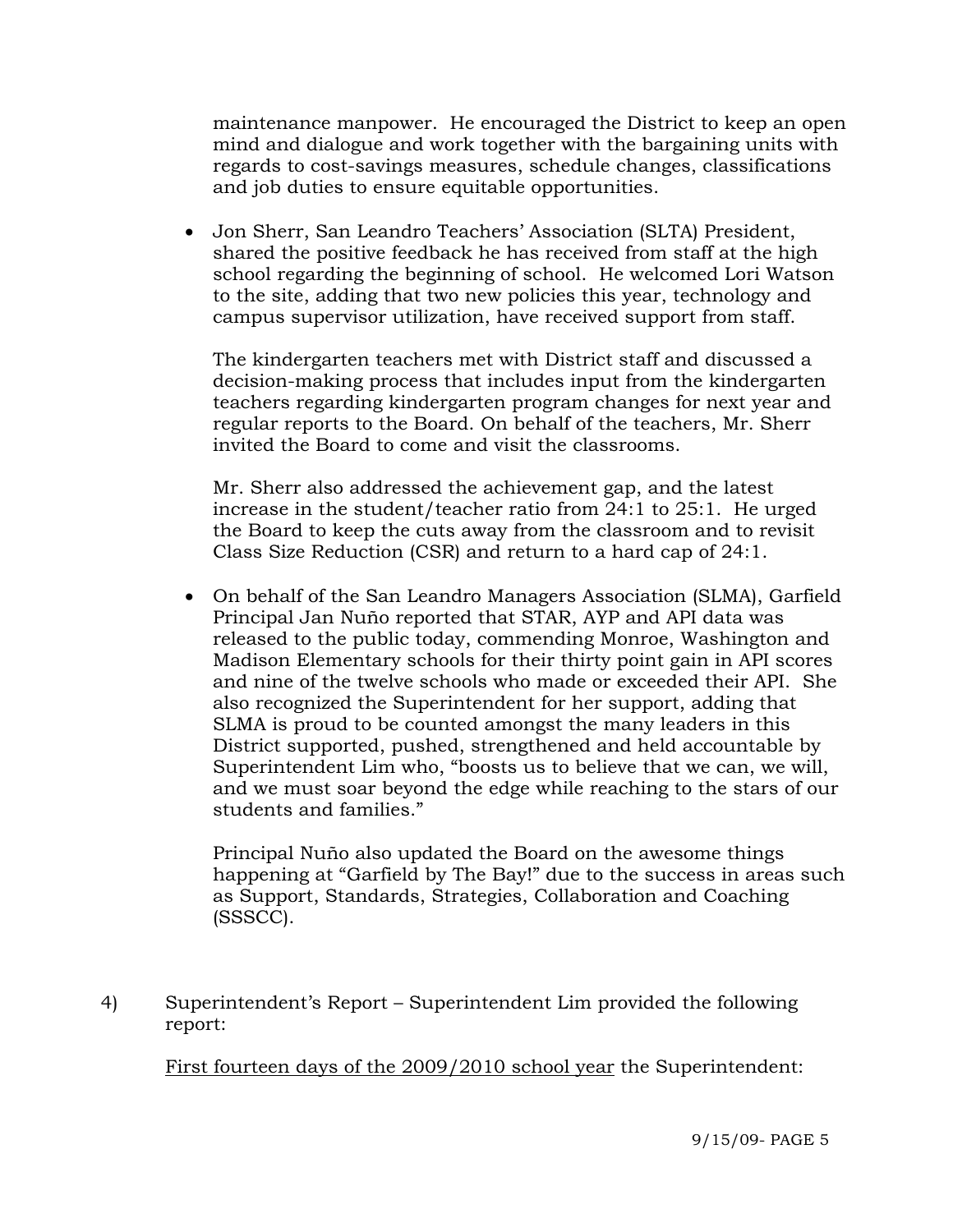- Welcomed back every District office manager
- Observed:
	- $\triangleright$  Thirty-seven classrooms throughout the District, along with staff, and maintenance workers
	- $\triangleright$  Three groups of 9<sup>th</sup> grade students participating in orientation at the high school
	- $\triangleright$  McKinley students learning playground safety
	- $\triangleright$  6<sup>th</sup> grade orientation at Muir Middle School
	- ¾ Audrey Brown, the District's "Teacher of the Year", giving an art lesson, along with County Superintendent Sheila Jordan. Ms. Brown will be honored on Thursday, October 8 at the Alameda County Teacher of the Year celebration at the County office
	- $\triangleright$  Eight newly-hired high school teachers
- Saturday, September 12, 9-12 noon, the Superintendent joined the San Leandro community on the track at Bancroft Middle School in the fight against obesity by participating in the first national "50 Million Pound Challenge" National Walk-Off.

The Superintendent thanked the teachers and staff districtwide for coming together during these tough economic times and remaining focused on what needs to be done with a reduction in staff, as well as improving teaching and learning so that every student succeeds.

# Upcoming events include:

- September 17 Back to School Night for the Elementary Schools
- September 22, 23 Beyond Diversity at Jefferson Elementary School

QSCB met with financial advisor Dale Scott and outlined a schedule that includes bringing a Board Resolution to the Board on October 6, and a work session, inviting the community, on prioritizing projects at the October 20 Board meeting.

### Enrollment

- 1. Elementary level is on target
- 2. Middle schools are equal; however, John Muir is heavily impacted, so some students are being transferred to Bancroft. The Superintendent has scheduled an urgent meeting on September 16 at 11 a.m. with the middle school principals to go over the master schedule and enrollment
- 3. High school is forty students over at the senior level. In order to provide a more accurate number at the beginning of the year, the principal will continue to drop all 8th grade students from the computer before 9th graders enter the school.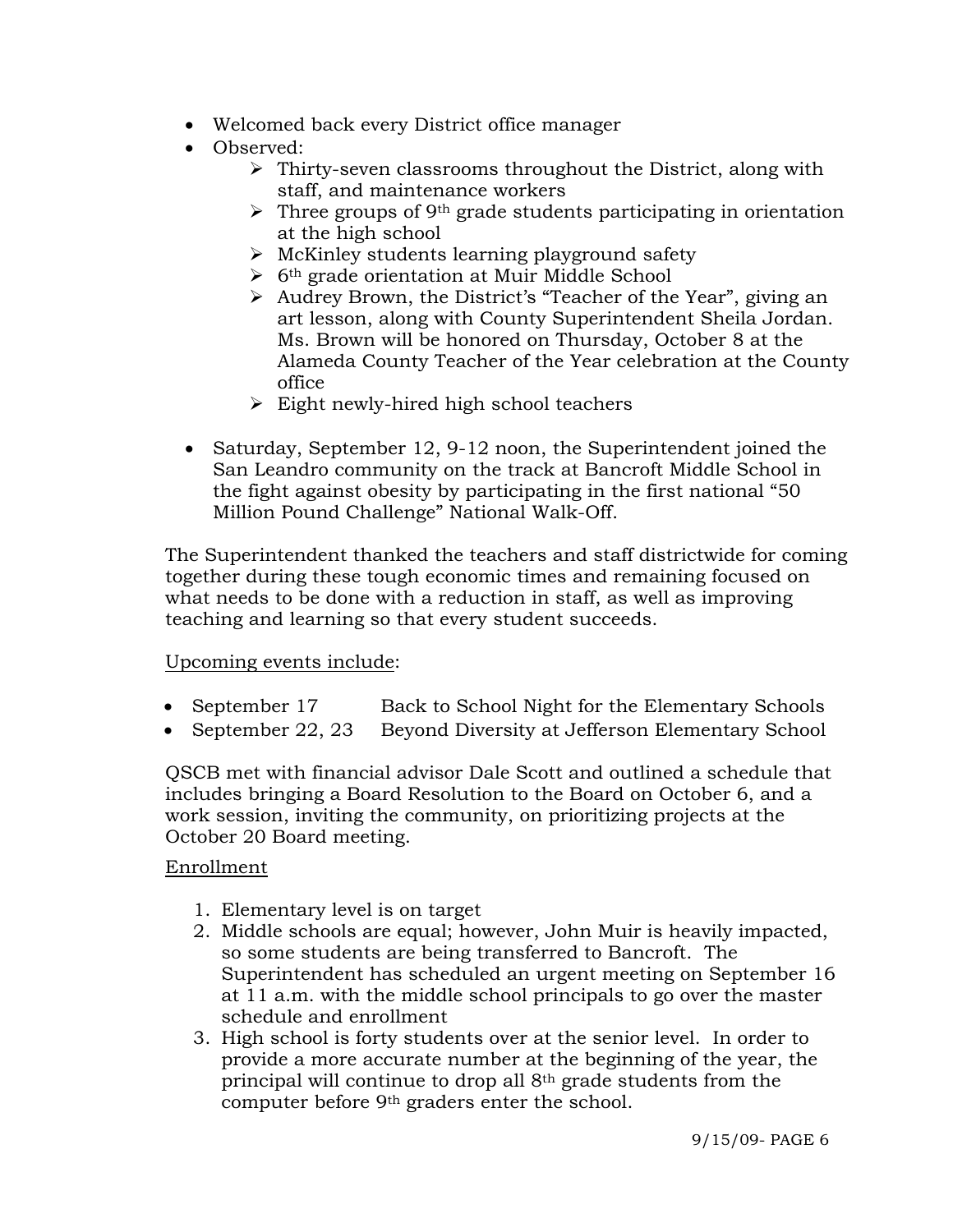- 5) Board Committee Reports
	- Facilities/Technology Trustee Cutter reported that the committee met on September 11 and discussed the Davis Street agreement for 2009- 2010, the stair lift at Bancroft Middle School, and naming process for the 9th Grade Campus, adding that she will be asking for consensus of the Board on a list a various items regarding this process later on in the meeting. The committee also discussed future meeting dates and agreed upon the following dates: September 24, October 8, and October 22. Meetings will begin at 9 a.m. and will be at the District Office.
	- Finance Trustee Prola reported that the committee met on September 14 and discussed the 2008-09 Unaudited Actuals and reviewed the budget reductions approved by the Board, including Tier III (Phases I, II, and IV).
- 6) Board Representatives' Reports
	- Eden Area Regional Occupational Program Trustee Almonte reported that the Council met on September 3 and approved the contract with Associated Builders and Contractors for the 2009-2010 school year. ROP is hosting Sophomore Tours at the Hayward Center. San Leandro High School sophomores are scheduled for December 3.

# **PUBLIC HEARINGS**

A limited public hearing was held regarding Resolution #09-48 (Clarifying Resolution of Necessity No. 08-13) that San Leandro Unified School District is not Acquiring Pacific Gas and Electric's Existing Power Lines.

The Resolution of Necessity (RON) No. 08-13 was adopted by the Board on March 13, 2008. The RON #08-13 determined that the public interest and necessity required the acquisition of certain real property for the district parking lot at San Leandro High School. The RON #08-13 adoption approved the acquisition of four acres (more or less) of the vacant subject parcel owned by Pacific Gas & Electric (PG & E) and gave back to PG & E an easement for its existing towers within the acquisition area. The easement did not specifically, although intended, describe the wires supported by the towers. Resolution No. 09-48 is to clarify that the District is not acquiring PG & E's existing power lines (attached to the existing towers.) The original offer remains unchanged as it was understood to include an easement for both the towers and the lines being given back to the property owner (PG&E). No additional property or property interest would be acquired by the District.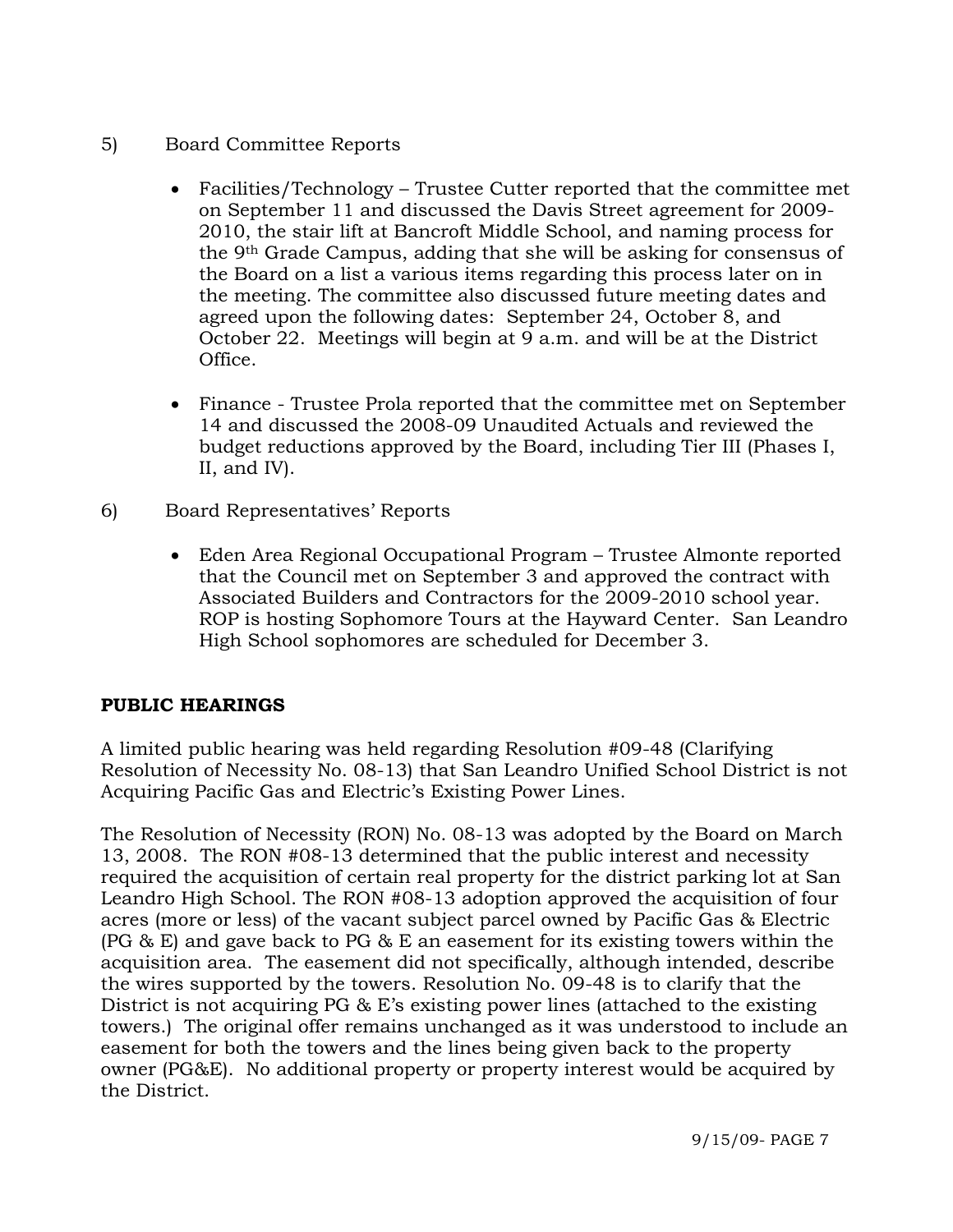On a motion made by Trustee Prola and seconded by Trustee Cutter, the Board opened the limited public hearing regarding Resolution #09-18 (Clarifying Resolution of Necessity No. 08-13) that San Leandro Unified School District is not Acquiring Pacific Gas and Electric's Existing Power Lines by a 7-0 vote.

No comments were received from the audience.

On a motion made by Trustee Hague and seconded by Trustee Sullivan, the Board closed the limited public hearing regarding Resolution #09-18 (Clarifying Resolution of Necessity No. 08-13) that San Leandro Unified School District is not Acquiring Pacific Gas and Electric's Existing Power Lines by a 7-0 vote.

# **ACTION ITEM**

These items are presented for action at this time. Some may have been reviewed at a previous meeting.

Business Operations

4.1-A Resolution #09-48 (Clarifying Resolution of Necessary #08-13) that San Leandro Unified School District is Not Acquiring Pacific Gas and Electric's Existing Power Lines.

> Trustee Cutter noted that, while she would be supporting this resolution, she was hesitant due to PG&E's lack of cooperation.

> In response to Trustee Almonte's question regarding the easement, Assistant Superintendent Song Chin-Bendib explained that through eminent domain the District acquired the property, and this Resolution, which has no expiration date, is to clarify that the District is not acquiring the existing power lines that are attached the towers, and the easement will grant access to PG&E.

On a motion made by Trustee Mack-Rose and seconded by Trustee Hague, the Board adopted Resolution #09-48 (Clarifying Resolution of Necessary #08-13) that San Leandro Unified School District is Not Acquiring Pacific Gas and Electric's Existing Power Line by a 7-0 vote.

# **PUBLIC HEARING**

A public hearing was held regarding increasing the Developer Fee structure to \$3.52 per square foot for new residential; and \$.47 per square foot for commercial-industrial development within the boundaries of the San Leandro Unified School District.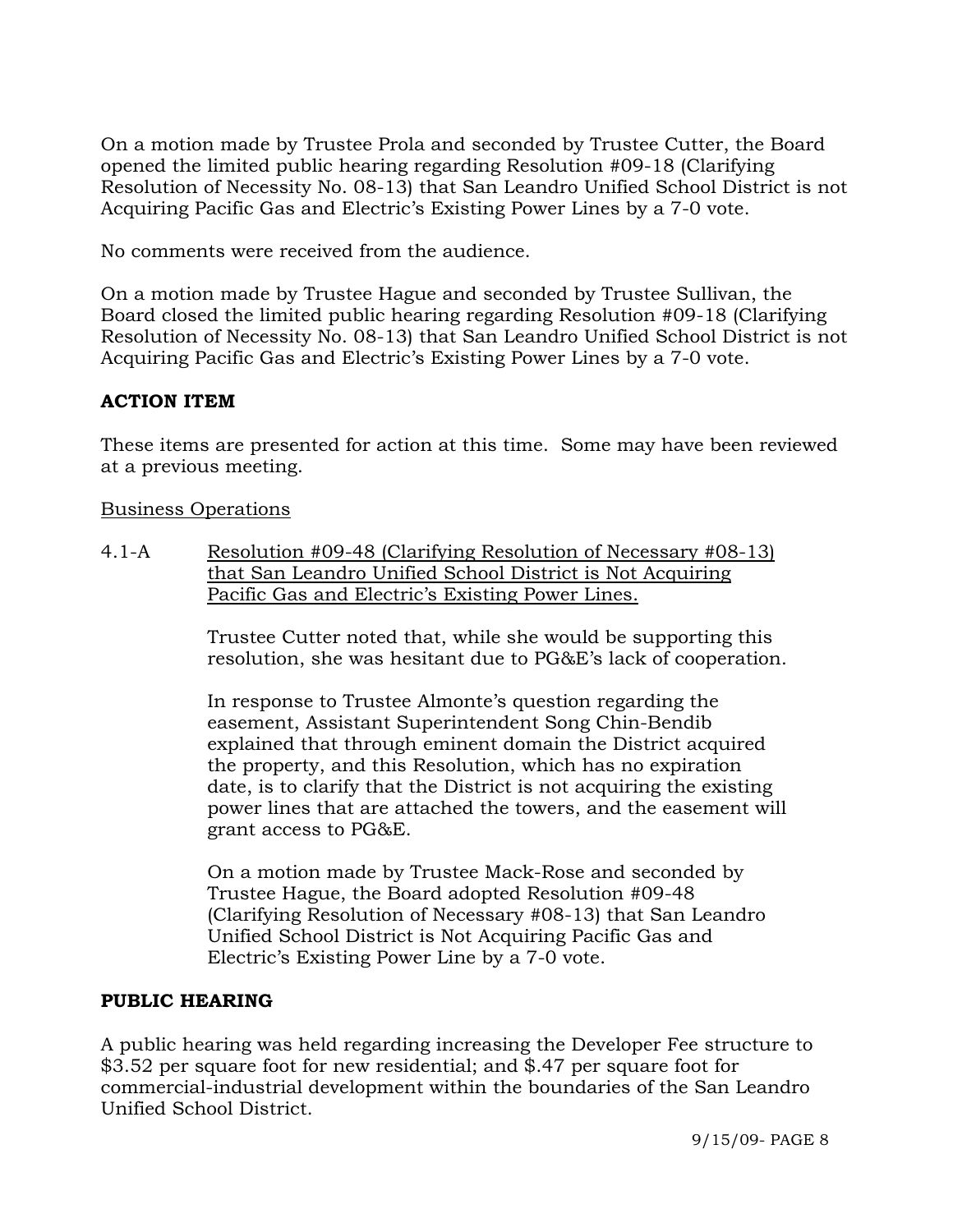The authority cited in Education Code Section 17620 states in part "…the governing board of any school district is authorized to levy a fee, charge, dedication or other form of requirement against any development project for the construction or reconstruction of school facilities." Government Code Section 65995 provides for an inflationary increase in the fees every two even years especially for Developer Fee Level I.

In early 2009, the District determined that it qualified for Level 2 Developer Fee which would generate a higher collection of developer fees. Therefore, on January 21, 2009, the Board approved the agreement with SchoolWorks Inc. to complete the School Facilities Needs Analysis report. This study has been completed and provides the basis and sets the rates for the District to collect the Level 2 Developer fees. Level 2 fees are only effective for one year, starting the day the Board approves the new rates. Level 2 regulations do not impact the commercial fees which are governed by Level I regulations. Therefore, commercial fees will stay at the same as Level 1.

The public hearing is to meet the requirement by Government Code Section 66018. The hearing provides the public the opportunity to make oral or written presentations to the Board regarding the recommended fee structure of \$3.52 per square foot for new residential; and \$.47 per square foot for commercialindustrial development within the boundaries of the San Leandro Unified School District. Such fees will be collected for the purpose of funding the construction or reconstruction of school facilities.

On a motion made by Trustee Prola and seconded by Trustee Sullivan, the Board opened the public hearing regarding increasing the Developer Fee structure to \$3.52 per square foot for new residential; and \$.47 per square foot for commercial-industrial development within the boundaries of the San Leandro Unified School District by a 7-0 vote.

No comments were received from the audience.

On a motion made by Trustee Cutter and seconded by Trustee Hague, the Board closed the public hearing regarding increasing the Developer Fee structure to \$3.52 per square foot for new residential; and \$.47 per square foot for commercial-industrial development within the boundaries of the San Leandro Unified School District by a 7-0 vote.

#### **CONFERENCE**

These items are submitted for advance planning and to assist the Board in establishing future agenda items. The Board may, however, take action on the following:

### Business Operations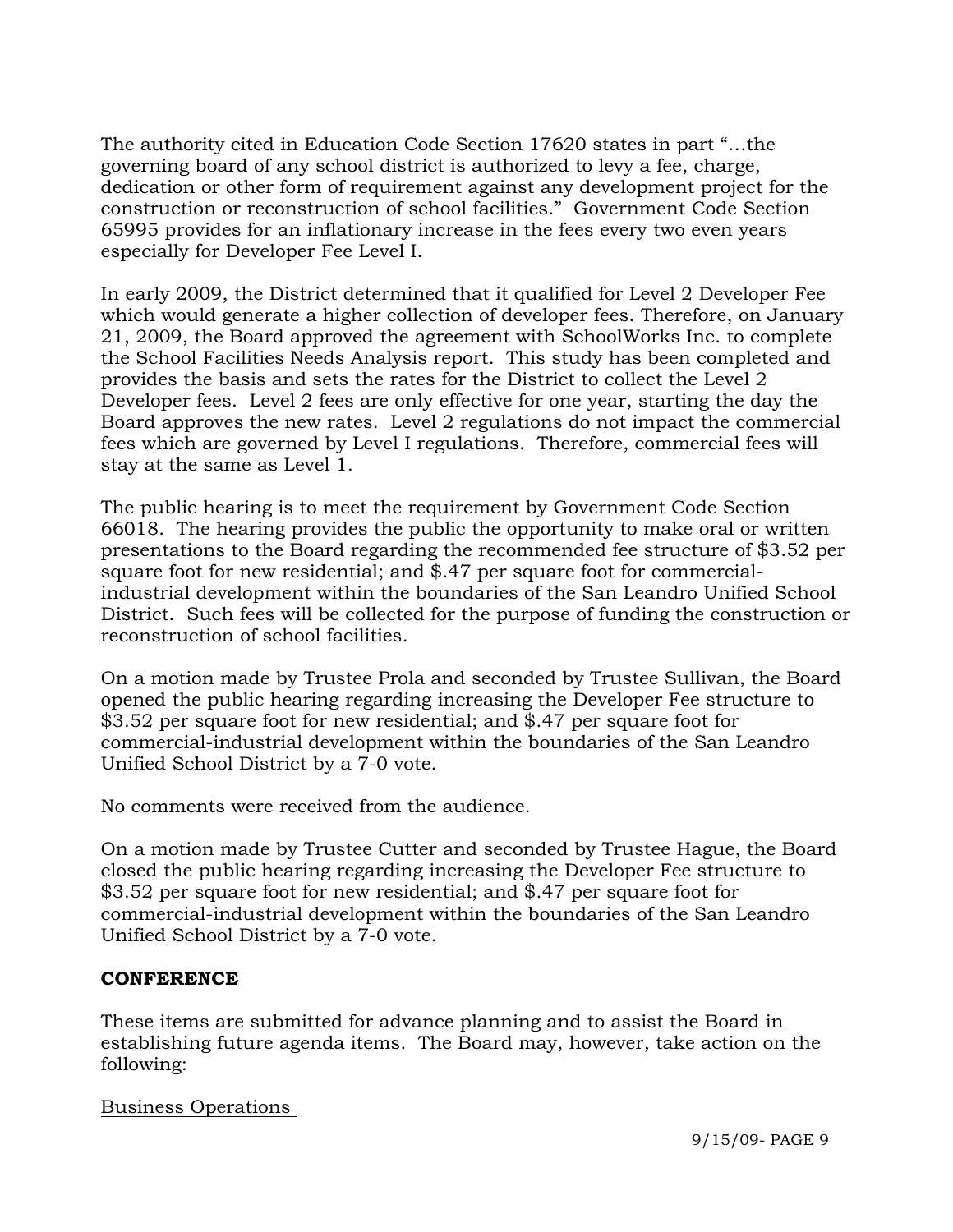4.1-CF Resolution #09-47 Recommended Fee Structure of \$3.52 Per Square Foot for New Residential; and \$.47 Per Square Foot for Commercial-Industrial Development Within the Boundaries of the San Leandro Unified School District

> The Board discussed and considered adopting Resolution #09- 47 Recommended Fee Structure of \$3.52 Per Square Foot for New Residential; and \$.47 Per Square Foot for Commercial-Industrial Development Within the Boundaries of the San Leandro Unified School District.

In response to Trustee Mack-Rose regarding the timing of the filing in relation to some upcoming projects and whether the District would be able to qualify in 2010-11 given the current economy, Ken Reynolds, representing SchoolWorks, Inc., explained that the study that was completed in January 2009 is valid for a 12-month period and should the District desire to continue to collect Level 2 fees when it expires, the District should be able to qualify; however, the remodeling market can and will change this year and the exact amount of increase or decrease of the developer fee collections will not be known until June 30, 2010. He also noted that construction does not necessary begin once the permits are pulled.

On a motion made by Trustee Mack-Rose and seconded by Trustee Almonte, the Board adopted Resolution #09-47 Recommended Fee Structure of \$3.52 Per Square Foot for New Residential; and \$.47 Per Square Foot for Commercial-Industrial Development Within the Boundaries of the San Leandro Unified School District by 7-0 vote.

### **PUBLIC HEARING**

A public hearing was held regarding Sufficiency of Instruction Materials for the 2009-2010 school year.

Education Code Section 60119 as revised by Chapter 900, Statues of 2004 and CCR, Title 5, Section 9531(c), as amended, requires the Board of Education to annual certify through a resolution as to whether each pupil in each school in the district has, or will have prior to the end of that fiscal year, sufficient textbooks or instructional materials, or both, in each subject including English learners, in mathematics, science, laboratory science equipment for science laboratory classes in grade 9-12, foreign language, health classes, history-social science, and English/language arts, including the English language development component of

9/15/09- PAGE 10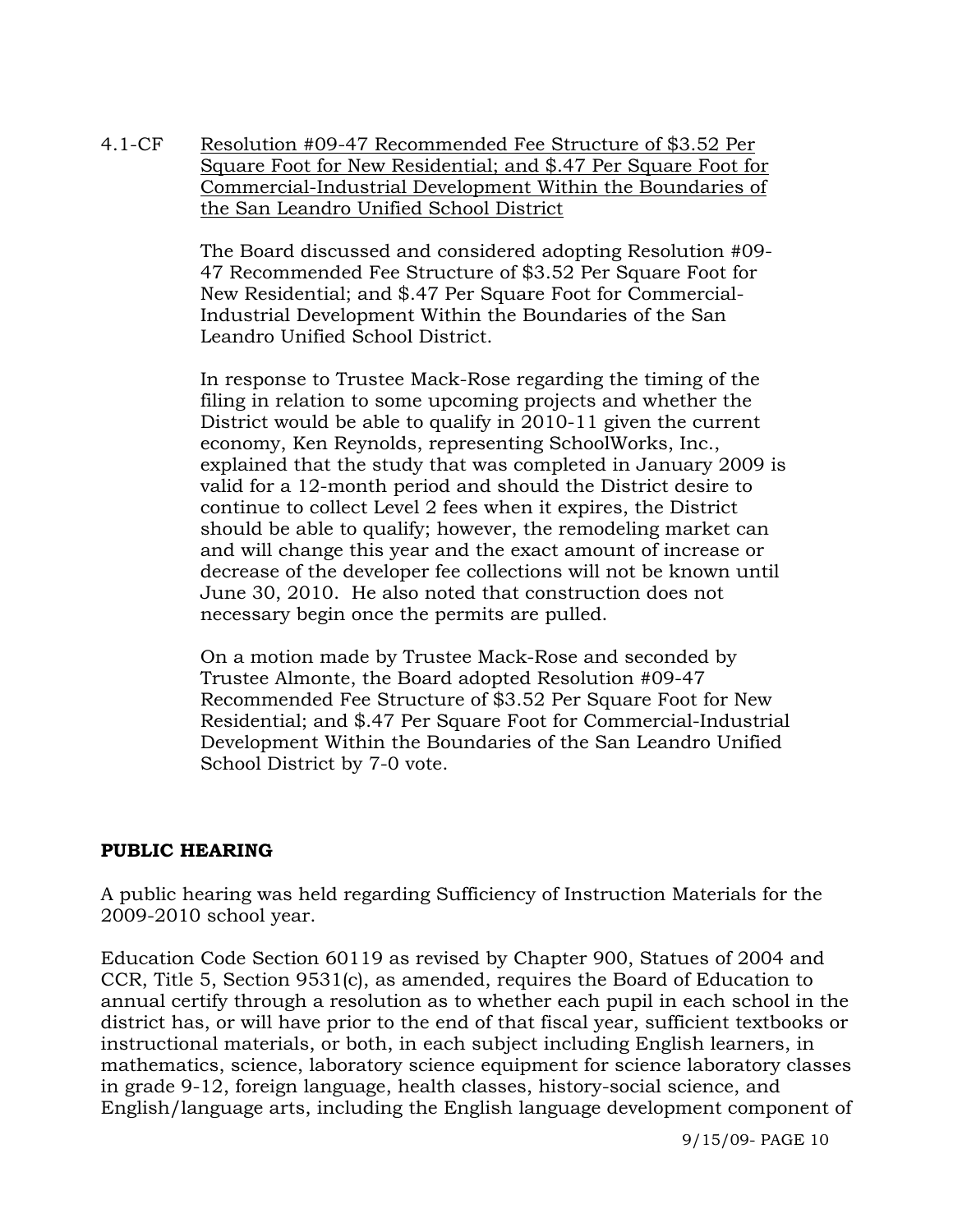an adopted program consistent with the contact and cycles or the curriculum frameworks adopted by the state board.

This required public hearing informs parents and community about the compliance and statement of assurance for the pupil textbook and instructional materials sufficiency or insufficiency of instructional materials for the 2009-2010 school year and offers them the opportunity to address the Board regarding this matter.

On a motion made by Trustee Mack-Rose and seconded by Trustee Sullivan, the Board opened the public hearing regarding Sufficiency of Instruction Materials for the 2009-2010 school year by a 7-0 vote.

No comments were received from the audience.

On a motion made by Trustee Hague and seconded by Trustee Cutter, the Board closed the public hearing regarding Sufficiency of Instruction Materials for the 2009-2010 school year by a 7-0 vote.

### **ACTION**

#### Educational Services

3.1-A Resolution #09-46 Sufficiency of Instructional Materials for the 2009-2010 School Year

> Assistant Superintendent Cindy Cathey reported that the instructional materials Williams' visits verified that the District has met the requirement per Education Code Section 60119 as revised by Chapter 900, Statues of 2004 and CCR, Title 5, Section 9531(c), as amended.

On a motion made by Trustee Hague and seconded by Trustee Cutter, the Board adopted Resolution #09-46 regarding Sufficiency of Instructional Materials for the 2009-2010 school year whereby the Board of Education annually certifies through a resolution as to whether each pupil in each school in the district has, or will have prior to the end of that fiscal year, sufficient textbooks or instructional materials, or both, in each subject by a 7-0 vote.

#### **CONSENT ITEMS**

#### General Services

1.2-C Resolution #09-50 Proclaiming October 7 as "International Walk to School Day"

9/15/09- PAGE 11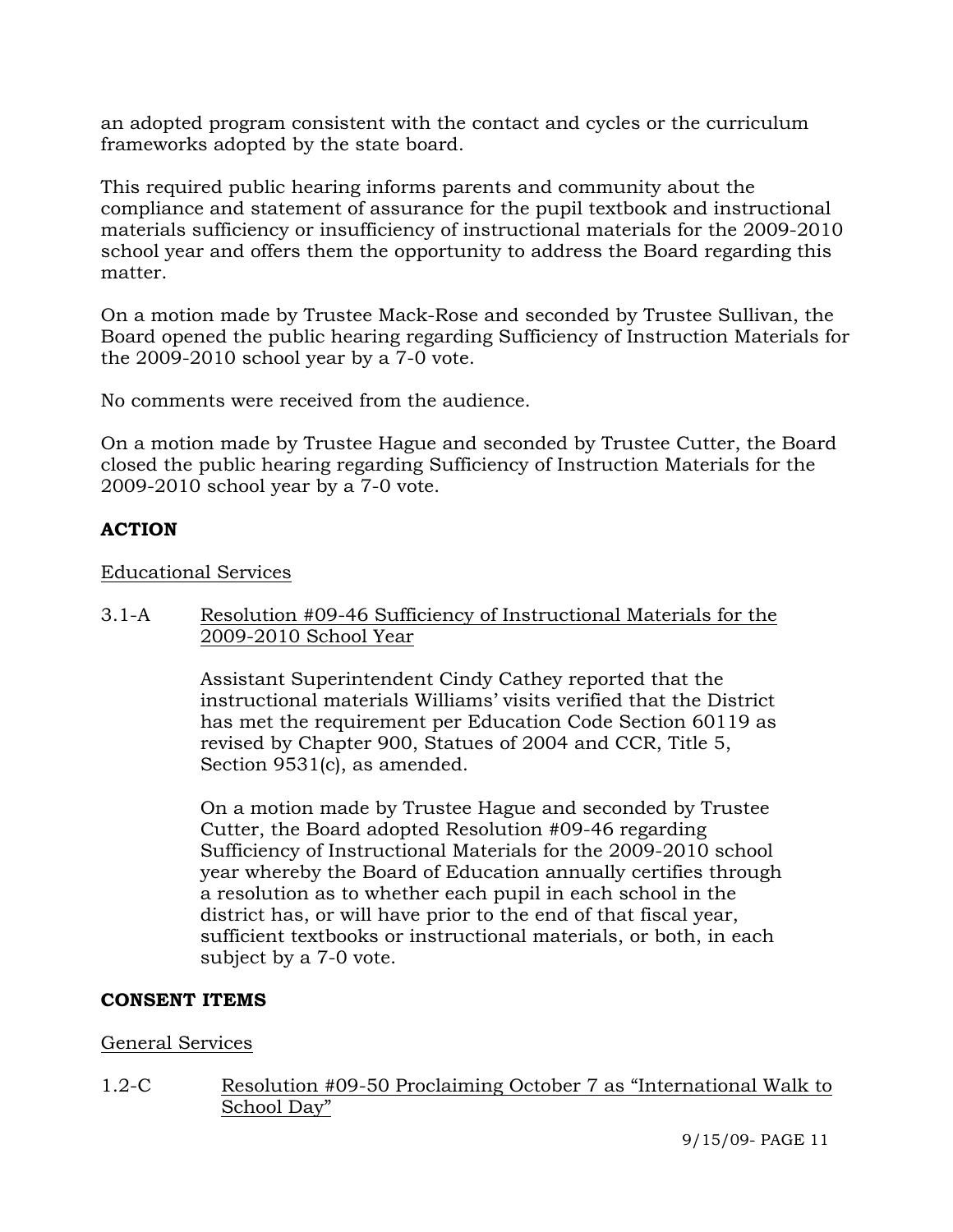## Human Resources

## 2.1-C Acceptance of Personnel Report

## Educational Services

3.2-C Non-Public School Contracts

## Business Operations

- 4.1-C Ratification of August 2009 Payroll
- 4.2-C Approval of Bill Warrants
- 4.3-C Intra-Budget Transfers for August 2009
- 4.4-C Resolution #09-49 2008/2009 Gann Limit
- 4.5-C Sale and Disposal of Equipment

On a motion made by Trustee Hague and seconded by Trustee Cutter, the Board approved the remaining consent items by a 7-0 vote.

#### General Services

### 1.1-C Approval of Board Minutes – August 18, 2009

Trustee Prola questioned the financial cost of \$469,000, as indicated on page seven of the August 18 minutes for both 22:1 and 20:1 class size reduction K-3 District-wide as well as for grade 1. Trustee Prola asked that Assistant Superintendent Chin-Bendib verify the amount, and that she would motion to approve the minutes based on the response.

Trustee Mack-Rose noted that on page thirteen of the minutes, her comment was "…she will be supporting sweeping every available Adult Education fund balance before increasing CSR in K-3."

On a motion made by Trustee Prola and seconded by Trustee Cutter, the Board approved the Board Minutes from the August 18, 2009, regular Board meeting as amended, by a 7-0 vote.

#### Educational Services

### 3.1-C Acceptance of Donations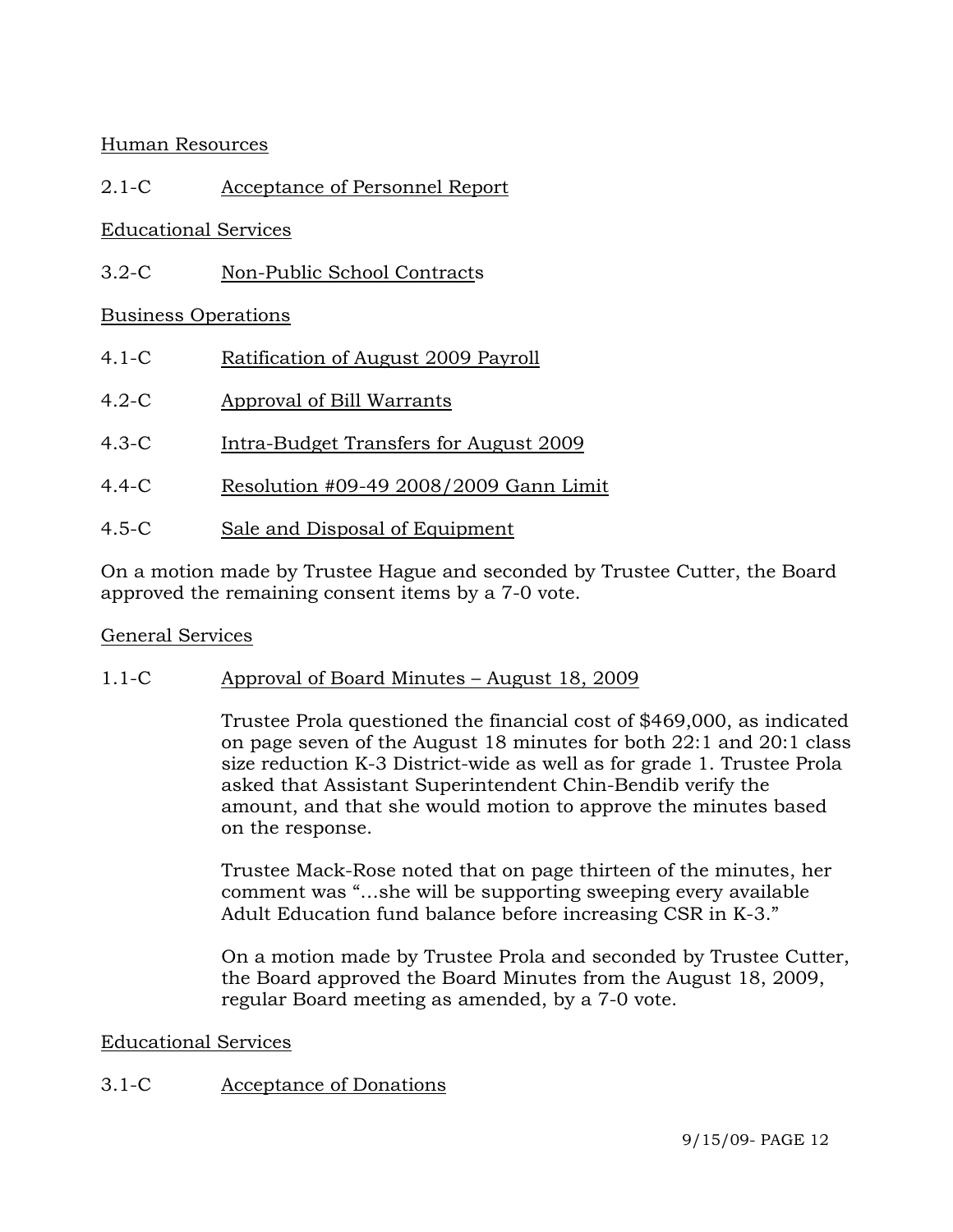It was noted that the donation of professional level congas and timbales from Pete Escovedo Kaman Music corporation, and Victor Filonivich were received by San Leandro High School and not the District Office.

On a motion made by Trustee Cutter and seconded by Trustee Hague, the Board approved the Acceptance of Donations as amended by a 7-0 vote.

#### 3.3-C Recommendation for Readmission from Expulsion for student E48- 05/06

Trustee Cutter provided the following amended recommendation:

Trustee Cutter motioned to amend the recommendation from the Director of Student Services regarding student E48-05/06: "This student is to be readmitted on a suspended expulsion for the fall 2009-2010 semester with the requirement that they sign and follow a behavior contract." The motion was seconded by Trustee Hague and was approved by a 7-0 vote.

Business Operations

### 4.4-C Adopt Resolution #09-49 2008-2009 Gann Limit

It was confirmed that the Article number for this item should be Article XIII (13)-B, not XIIII (14) as printed on the agenda.

On a motion made by Trustee Almonte and seconded by Trustee Cutter, the Board adopted Resolution #09-49 2008-2009 Gann Limit by a 7-0 vote.

#### **PRESENTATION**

At 10:28 p.m., on a motion made by Trustee Prola, and seconded by Trustee Cutter, the Board extended the meeting until 11:00 p.m., by a 7-0 vote.

\* Assistant Superintendent for Business Services Song Chin-Bendib presented the 2008-2009 Unaudited Actuals, which includes the documentation of all fiscal transactions of the District and presents the District's financial position for the period July 1, 2008, through June 30, 2009. Ms. Chin-Bendib walked the Board through the detailed information for the General Fund and all other Funds in the District including Adult Education, Cateteria, Deferred Maintenance, Special Reserves, Building, Measure B, Capital Facilities, County (State) School Facilities, Bond Redemption and Self Insurance. Highlights included: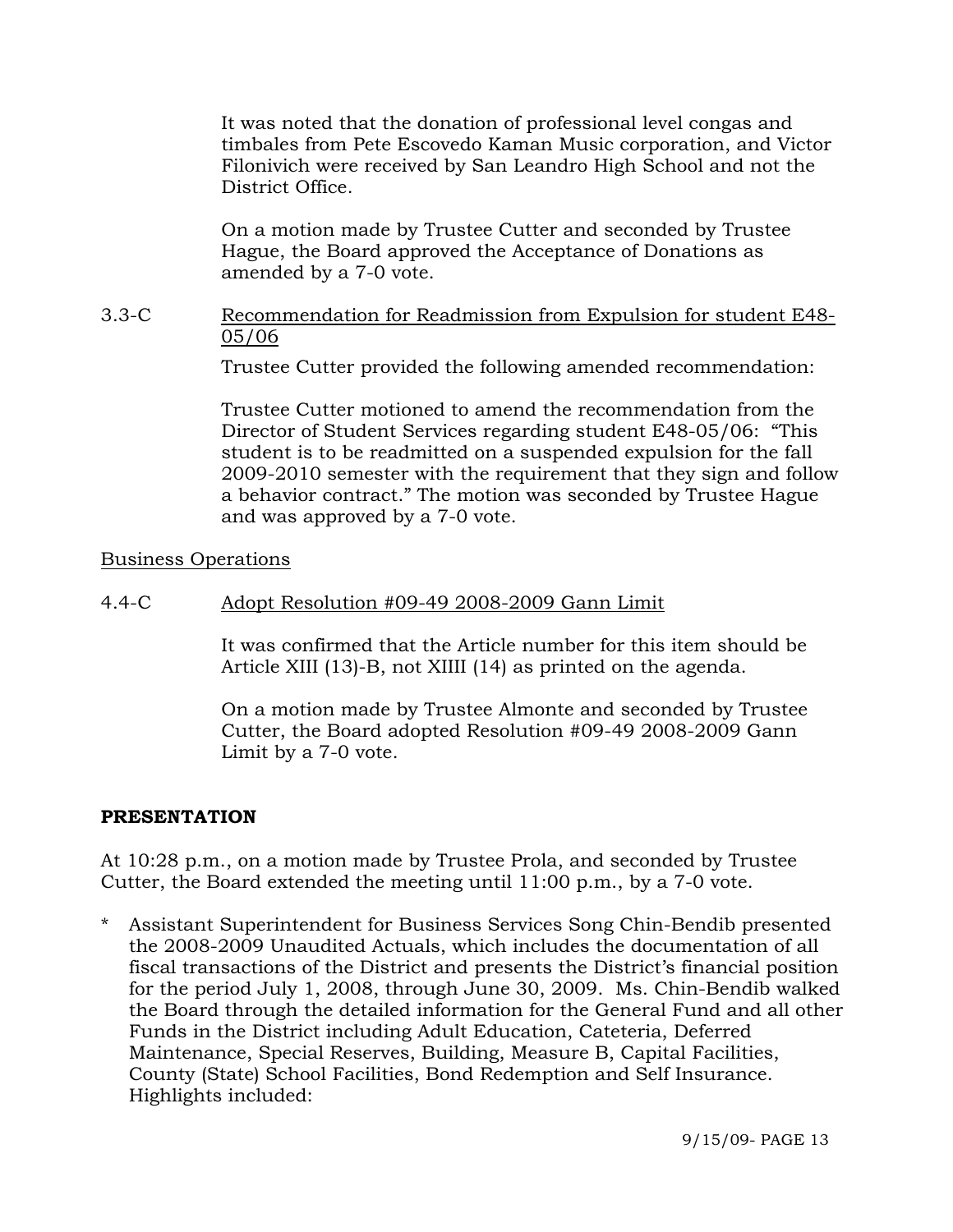- The District received 90% of the Unrestricted General Fund Revenue
- Ninety-two percent of the General Fund Unrestricted expenditures are spent on employee salaries and benefits
- On a functional basis, 70% of the Unrestricted General Fund Expenditures are spent on instruction
- The District realized savings in the amount of \$391,825 in the General Fund Unrestricted in the areas of utilities, subs for custodians (Modified Duty), E-Rate, copier, postage, clerical overtime, security overtime, maintenance/repairs equipment, travel and conference, subcaller machine, and summer school administrators.

 The Board posed clarifying questions, including a request that a slide graphically showing the effect of the stimulus money, as well as the impact (after the two-year period) to the District's 2011-2012 school budget would be helpful in future presentations.

# **ACTION ITEMS**

# 4.2-A 2008/2009 Unaudited Actuals

On a motion made by Trustee Hague and seconded by Diana Prola, the Board approved the 2008/2009 Unaudited Actuals by a 7-0 vote.

### 4.3-A Donation of a 2001 Ford Ranger Pick-Up and a 1999 Ford F150 ½ Ton Pick-Up from the City of San Leandro

Trustee Katz-Lacabe noted that he had personally spoke to Mayor Santos and City Manager Steven Hollister and expressed the District's gratitude for this donation.

On a motion made by Trustee Almonte and seconded by Trustee Sullivan, the Board accepted a 2001 Ford Rangers pick-up and 1999 Ford F150 ½ ton pick-up from the City of San Leandro by a 7-0 vote.

### **INFORMATION ITEMS**

These items are intended to keep the Board informed on various District business matter` which do not require action by the Board.

Business Operations

# 4.1-I Miscellaneous Receipts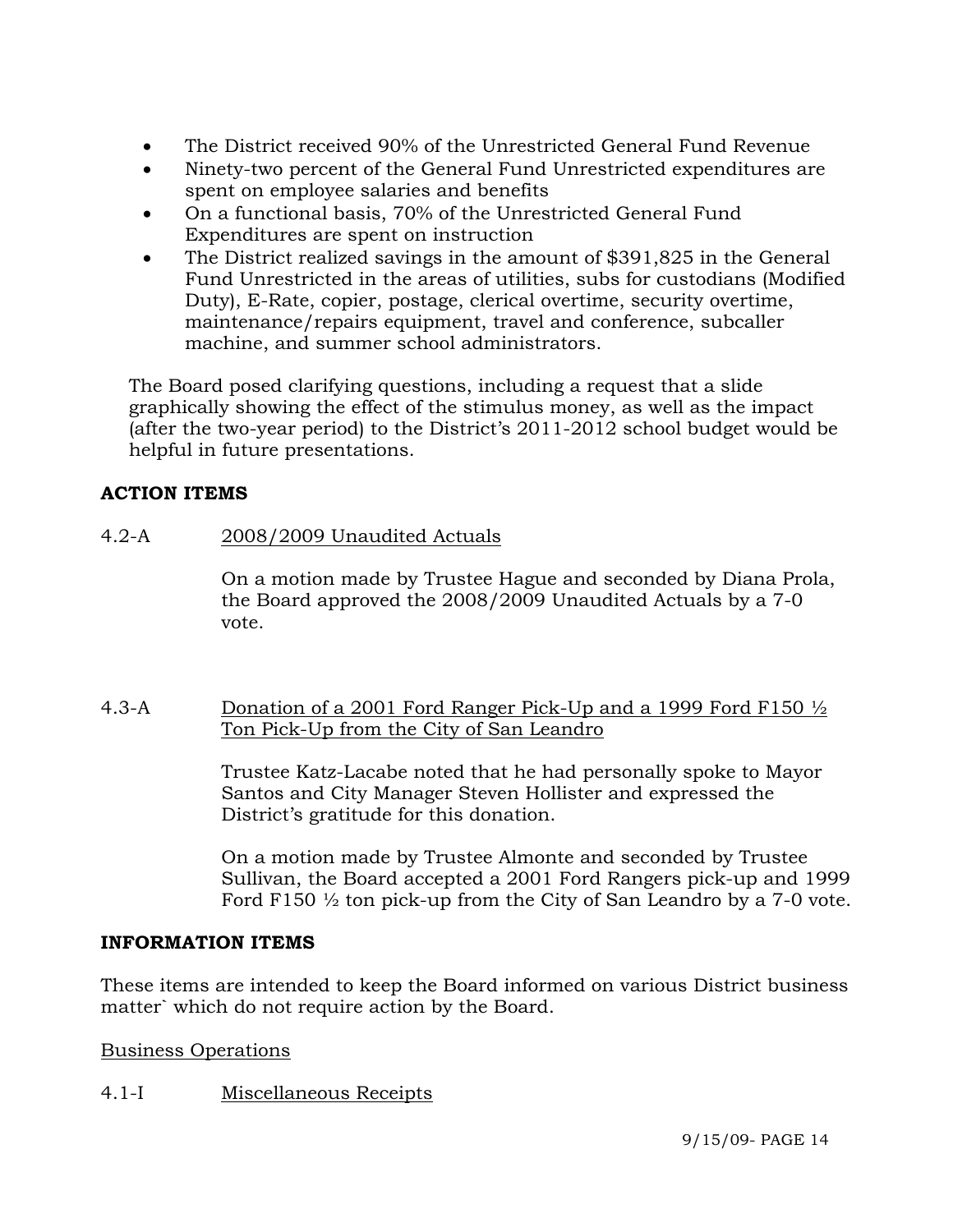Miscellaneous receipts in the amount of \$11,415,479.12 have been deposited in the Treasure of Alameda County.

## **ADDITIONAL SUGGESTIONS AND COMMENTS FROM BOARD MEMBERS**

- Trustee Hague thanked the Superintendent for distributing the Athletic passes for the 2009-2010 school year, encouraging the Board members to support San Leandro High School's athletic events.
- Trustee Cutter mentioned the Master Plan to address budget cuts, QSCB, and Naming of the 9th grade campus. Trustee Cutter asked and received consensus from the Board to move forward with the Facilities/Technology recommendation to begin the Naming of the 9th Grade Campus process which will give the Board an opportunity to publicize the Measure B successes and to involve the students and community in selecting a name. The process, timeline, and the application form will be brought to the October 6 Board meeting for approval.
- Trustee Prola acknowledged the positive union representative reports. She was pleased to hear that District-wide attendance recording is now computerized, which should provide more accurate numbers.

Trustee Prola reported that the bench and plaque for Billy Campbell are almost completed and that WAXIE will be donating a cake for the unveiling ceremony. She asked for input from the Superintendent regarding the event. Trustee Prola visited Monroe and walked through the classes. She noted that the principal had mentioned continued vandalism of a small yard area on Monroe's property, which remains open on the weekends. After speaking with the City (who owns a very small piece of that property), Trustee Prola suggested that the District get estimates and that the PTA may be able to fund placing a fence around that area to prevent further vandalism.

Trustee Prola asked that the Board Finance Committee discuss possible funds towards Board training at their next meeting.

• Trustee Mack-Rose reiterated Molly McGee-Hewitt's recommendation to consider adopting a school site for the first semester which will give the Board an opportunity to visit their PTA, other special events and familiarize them with other schools. The Board provided some input regarding past practices, and will come back to the next meeting with their school site choice.

Trustee Mack-Rose mentioned that she will be attending Back to School Night at Washington Elementary.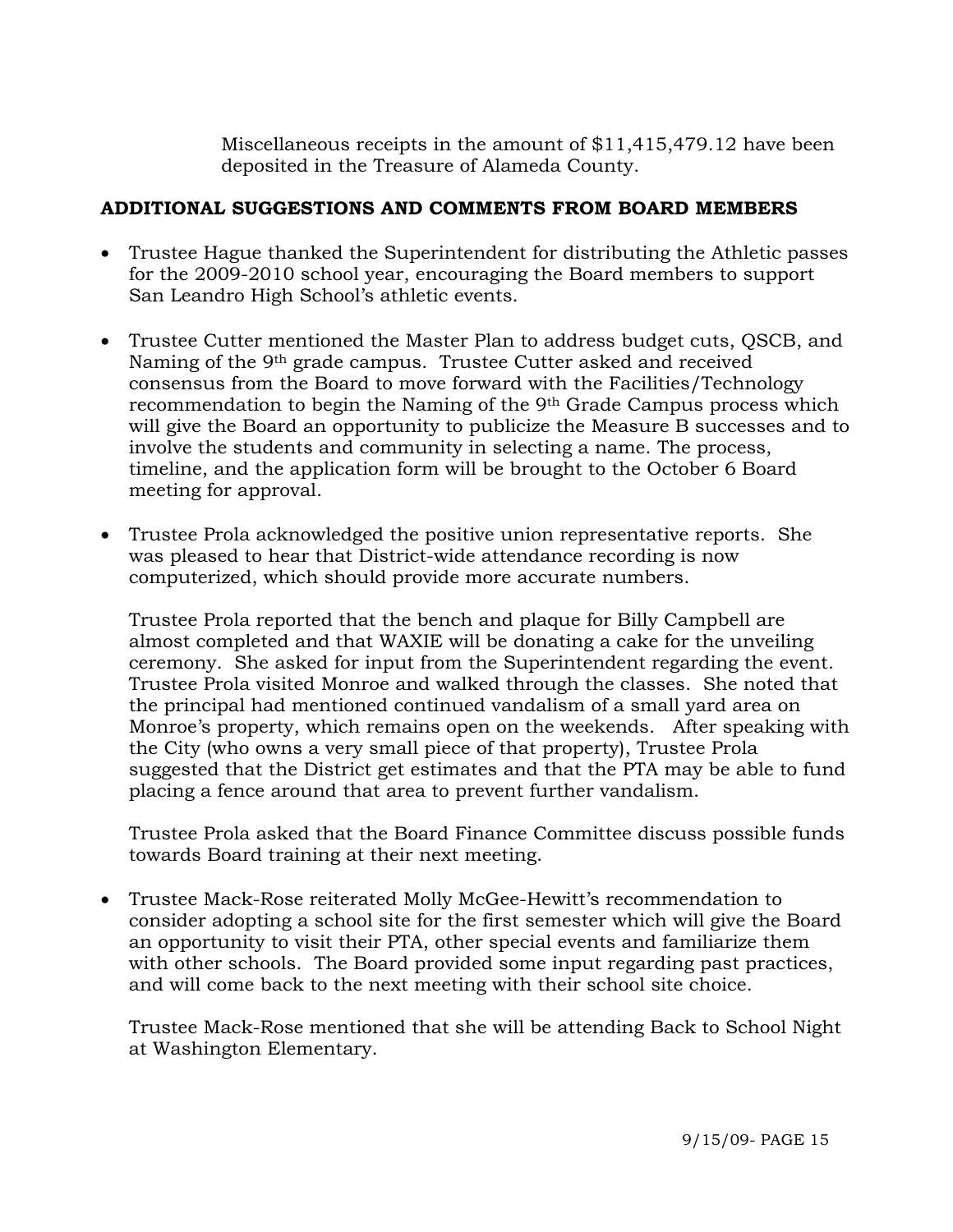- Trustee Sullivan reported that she attended a seminar, "Building Blocks for Healthy Babies, Healthy Families, and Healthy Communities on September 10 hosted by the County Public Health Department, noting that one of the speakers, Dr. Iton, spoke on "We Each have a Role: Health and Social Equity in Alameda County." A video shared, "Unnatural Causes", raised a concern with regards to keeping the gate locked that surrounds the Jefferson Elementary School playground. She would like to see the gate kept open so that the children can play there after school, on the weekends, thereby decreasing obesity, and building community and networking. Trustee Sullivan found this seminar to be a very beneficial and eye-opening experience and hoped that more members can attend in the future.
- Trustee Almonte would like the Board Communications Committee and the Superintendent to set up a calendar of regular meetings dates.
- Trustee Katz-Lacabe noted that he has also attended a few of Dr. Iton's presentations and viewed the video, "Unnatural Causes" on KQED, adding that while there are pros and cons to opening the school facilities, it might be something to consider.

Trustee Katz-Lacabe would like the Curriculum Committee to revisit a districtwide homework policy that addresses equitable and high expectations at all District schools.